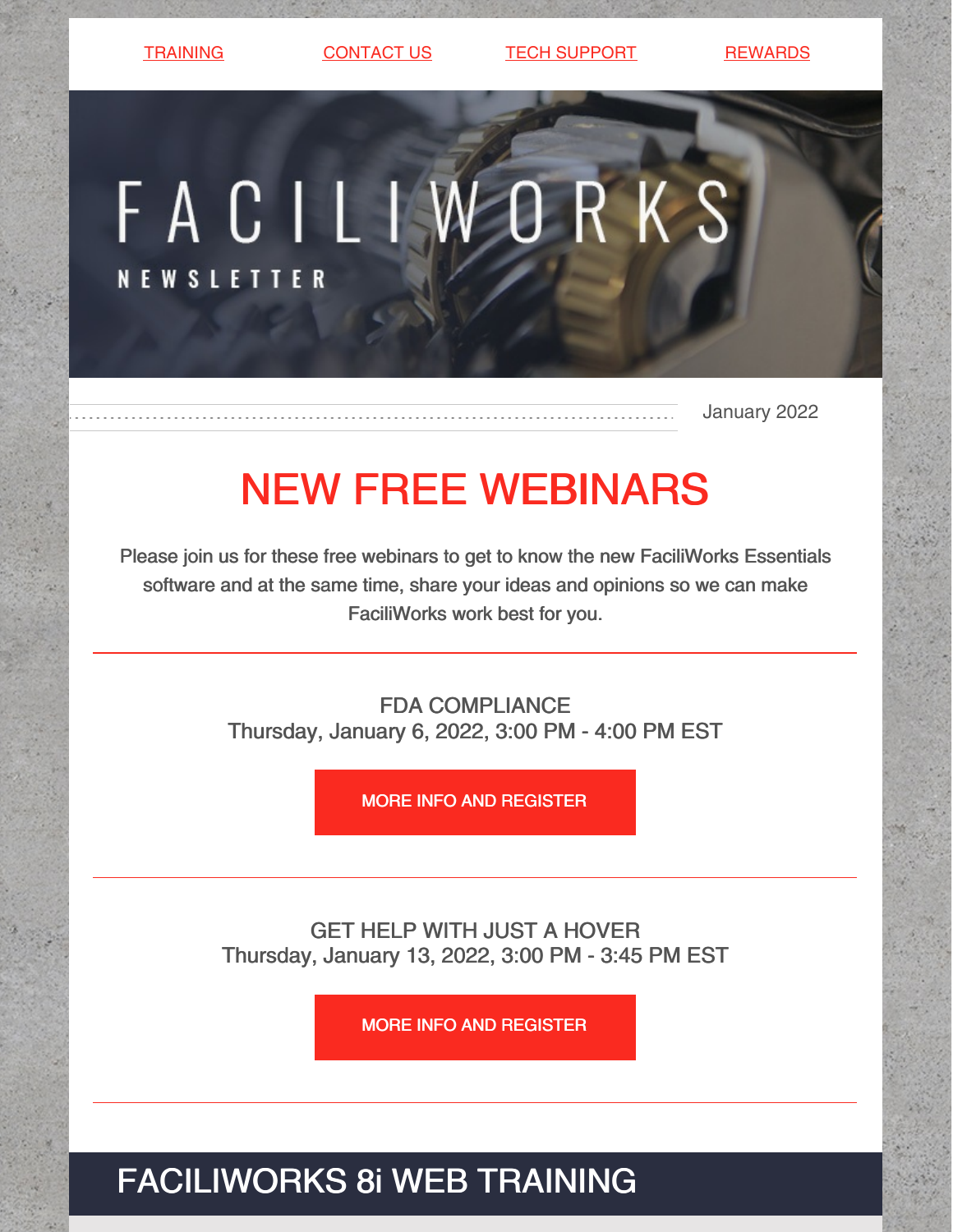### Week of Jan. 10

Session 1: January 10 Session 2: January 11 Session 3: January 12 Session 4: January 13 Session 5: January 14

## Week of Jan. 17

Session 1: January 17 Session 2: January 18 Session 3: January 19 Session 4: January 20 Session 5: January 21

### Week of Jan. 24

Session 1: January 24 Session 2: January 25 Session 3: January 26 Session 4: January 27 Session 5: January 28

To register for any of these sessions or for info about custom training options, please contact our Training Specialist at 1-800-776-3090 ext. 134 or [training@cybermetrics.com.](mailto:training@cybermetrics.com)

#### SESSION DETAILS AND FULL TRAINING [SCHEDULE](https://faciliworks.com/training-schedule/#web_training)

# **TECH TIP**

### Quickly Locate Data with Custom Filters in Data Entry Screens

In FaciliWorks 8i, every data entry form has a Quick Filter that allows you to quickly locate the records you need. The default fields in the Quick Filter might not be exactly what you want right off the bat, but it's quick and easy to define your own filter fields.

In the Data Administration -> Assets form, click the Quick Filter icon:



The default fields in the Quick Filter are Asset Description, Asset ID, Asset No, Asset Warranty, Priority and Status, though these may differ depending on your software version. To customize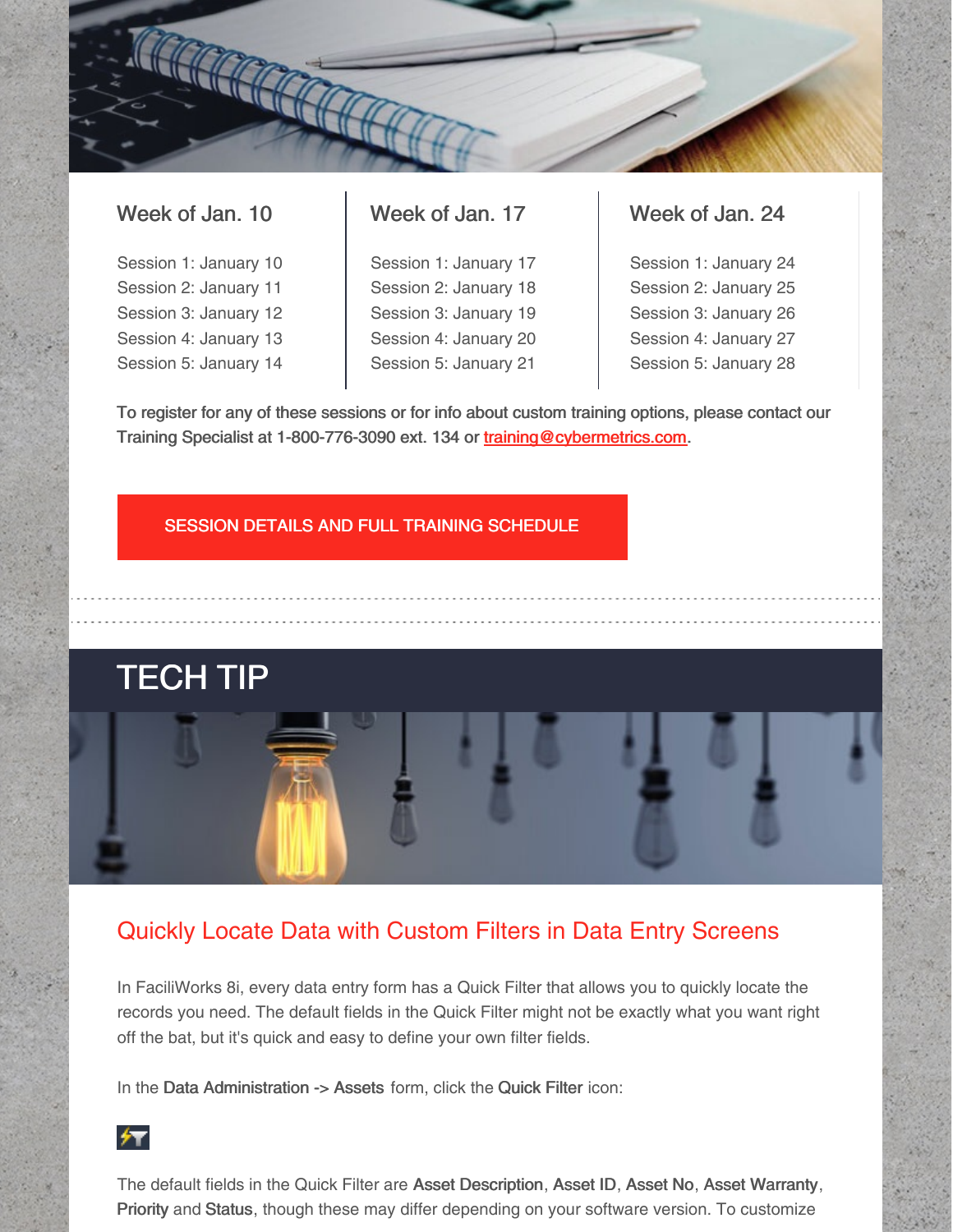which fields are presented here, complete the following steps. You must have administrator rights.

Navigate to the Configuration -> Admin Settings -> Advanced tab and locate the Entry Form area.

In this example, we want to change the Quick Filter for Assets, so click the Define Pre-filter link that corresponds to the Assets form:

| <b>Entry Form</b>           |                          |
|-----------------------------|--------------------------|
| Approve Service Requests    | <b>Define Pre-filter</b> |
| <b>Asset Grouping Entry</b> | <b>Define Pre-filter</b> |
| Asset Parent Child History  | <b>Define Pre-filter</b> |
| <b>Asset Status</b>         | <b>Define Pre-filter</b> |
|                             |                          |
| Assets                      | <b>Define Pre-filter</b> |
| Audit Log                   | <b>Define Pre-filter</b> |
| <b>Batch Complete PM</b>    | <b>Define Pre-filter</b> |
| <b>Budget Entry</b>         | <b>Define Pre-filter</b> |

The ensuing window displays the list of all fields available for the Quick Filter (cropped here for size). Check the checkbox that corresponds to each field you want; uncheck fields you do not want. Please note that if you are using FaciliWorks 8i with Calibration, this list will include fields for gage records as well as asset records.

| <b>Pre-Filter criteria for Assets</b> |  |  |
|---------------------------------------|--|--|
| Fields                                |  |  |
| <b>Asset Description</b>              |  |  |
| Asset Grouping                        |  |  |
| Asset History                         |  |  |
| Asset ID                              |  |  |
| Asset No                              |  |  |
| Asset S/N                             |  |  |
| Asset Type                            |  |  |
| Asset User 1                          |  |  |
| Asset User 2                          |  |  |
|                                       |  |  |

Scroll to the bottom of the screen and click Save; close the Pre-filter Criteria for Assets window and you are returned to the Advanced tab.

Navigate back to the Assets -> Information tab and click the Quick Filter icon. The filter window opens and now displays your selected fields.

| Find Records that match these criteria |                               |
|----------------------------------------|-------------------------------|
| <b>Asset Description</b>               |                               |
| Asset Grouping                         |                               |
| Asset ID                               |                               |
| Asset No                               |                               |
| Asset Type                             |                               |
|                                        |                               |
|                                        |                               |
| <b>Find All</b><br>Find                | <b>Clear Filter</b><br>Cancel |